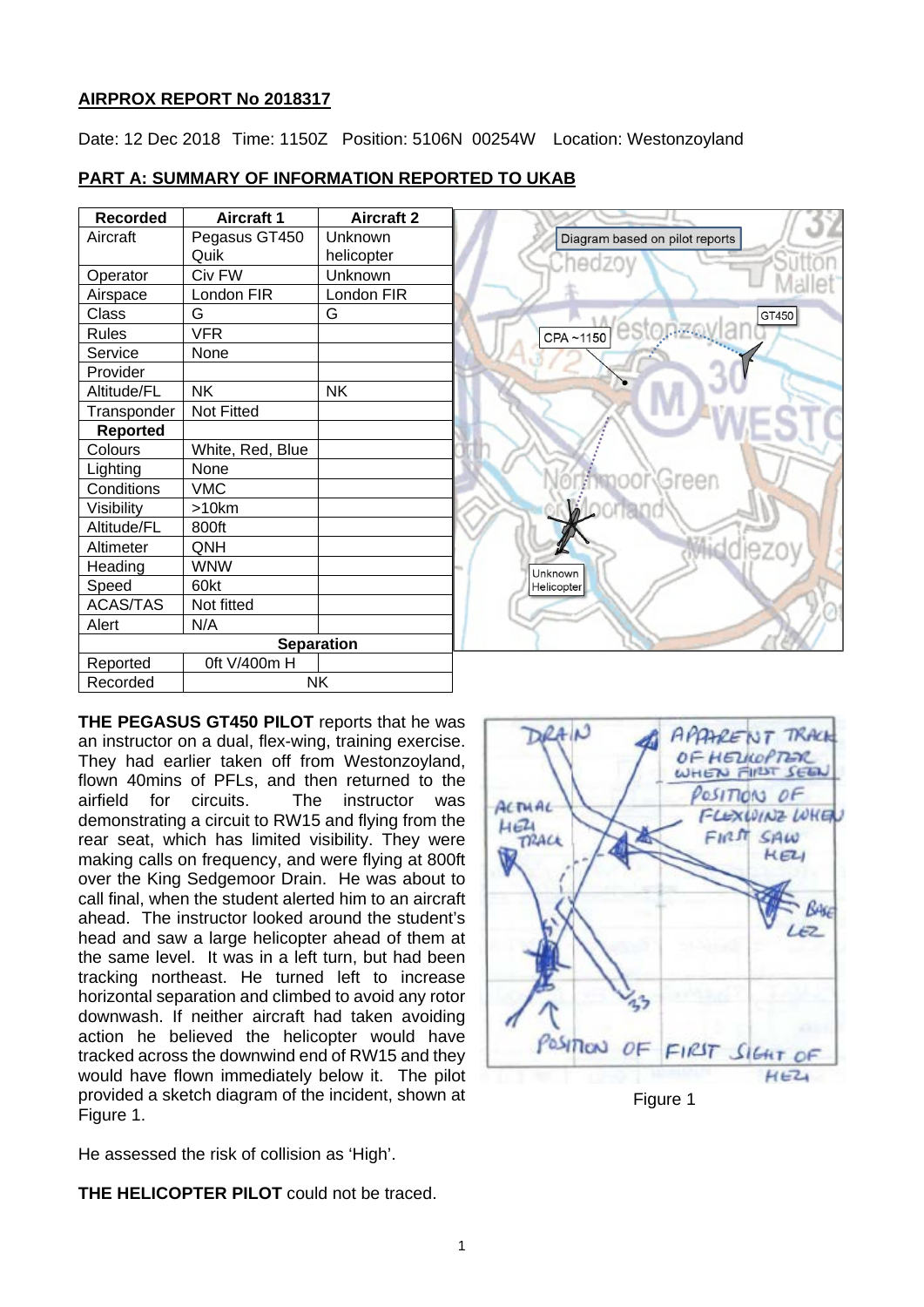## **Factual Background**

The weather at Yeovilton was recorded as follows:

METAR EGDY 121150Z 13014KT 9999 FEW014 SCT030 09/04 Q1019 BLU NOSIG=

#### **Analysis and Investigation**

#### **UKAB Secretariat**

Neither aircraft could be seen on the NATS or Yeovilton radar replays. At first it was thought that a JHC Merlin could be the helicopter in question, but an extensive investigation determined that, although there was a Merlin in the area at the time, it was low-level at 100ft and had routed south and east of Westonzoyland, and therefore could not be the helicopter that the GT450 pilot saw.

The GT450 and unknown helicopter pilots shared an equal responsibility for collision avoidance and not to operate in such proximity to other aircraft as to create a collision hazard<sup>1</sup>. An aircraft operated on or in the vicinity of an aerodrome shall conform with or avoid the pattern of traffic formed by other aircraft in operation<sup>[2](#page-1-1)</sup>.

## **Comments**

## **The GT450's Operating Authority**

Westonzoyland is a private unlicensed airfield used by Westonzoyland flying club and a microlight training school. It is a very active airfield with many microlight aircraft, both 3-axis and weight-shift. It operates 7 days a week 0900L to 2100L (or dusk) weather permitting. Since it has no ATZ, overflight by non-Westonzoyland based aircraft is a problem, more so with helicopters than fixed wing aircraft.

This incident, which had the potential for fatal results, was caused by a late sighting of the helicopter flying through the active circuit at circuit height (800ft). The helicopter viewed into sun from the flexwing was masked partly by the glare from the low sun and partly by the student sitting in front of the instructor.

The helicopter turned left, maybe to avoid the flex-wing or simply because he was flying around the village of Westonzoyland. The flex-wing pilot therefore had to also break left to maintain separation, he also climbed to go above the helicopter because an encounter with its down-draft would have almost certainly led to a loss of control, with possible fatal consequences. Since the helicopter was into sun, the flex-wing pilot was unable to make an accurate identification of the other helicopter other than it was single rotor, dark in colour and probably had retractable landing gear.

It is appreciated that the airfield is in open FIR in Yeovilton's AIAA, but it is designated as an active microlight airfield on aviation charts. Good airmanship would dictate that flying across an active airfield at 800ft without radio contact is not to be recommended without first ensuring there would be no possibility of confliction with circuit traffic.

#### **Summary**

 $\overline{a}$ 

An Airprox was reported when a GT450 ultralight and an unknown helicopter flew into proximity at Westonzoyland at around 1150hrs on Wednesday 12<sup>th</sup> December 2018. The GT450 pilot was operating under VFR in VMC, in the Westonzoyland circuit. Despite extensive searching the helicopter pilot could not be traced.

<span id="page-1-0"></span><sup>1</sup> SERA.3205 Proximity. MAA RA 2307 paragraphs 1 and 2.

<span id="page-1-1"></span><sup>2</sup> SERA.3225 Operation on and in the Vicinity of an Aerodrome. MAA RA 2307 paragraph 15.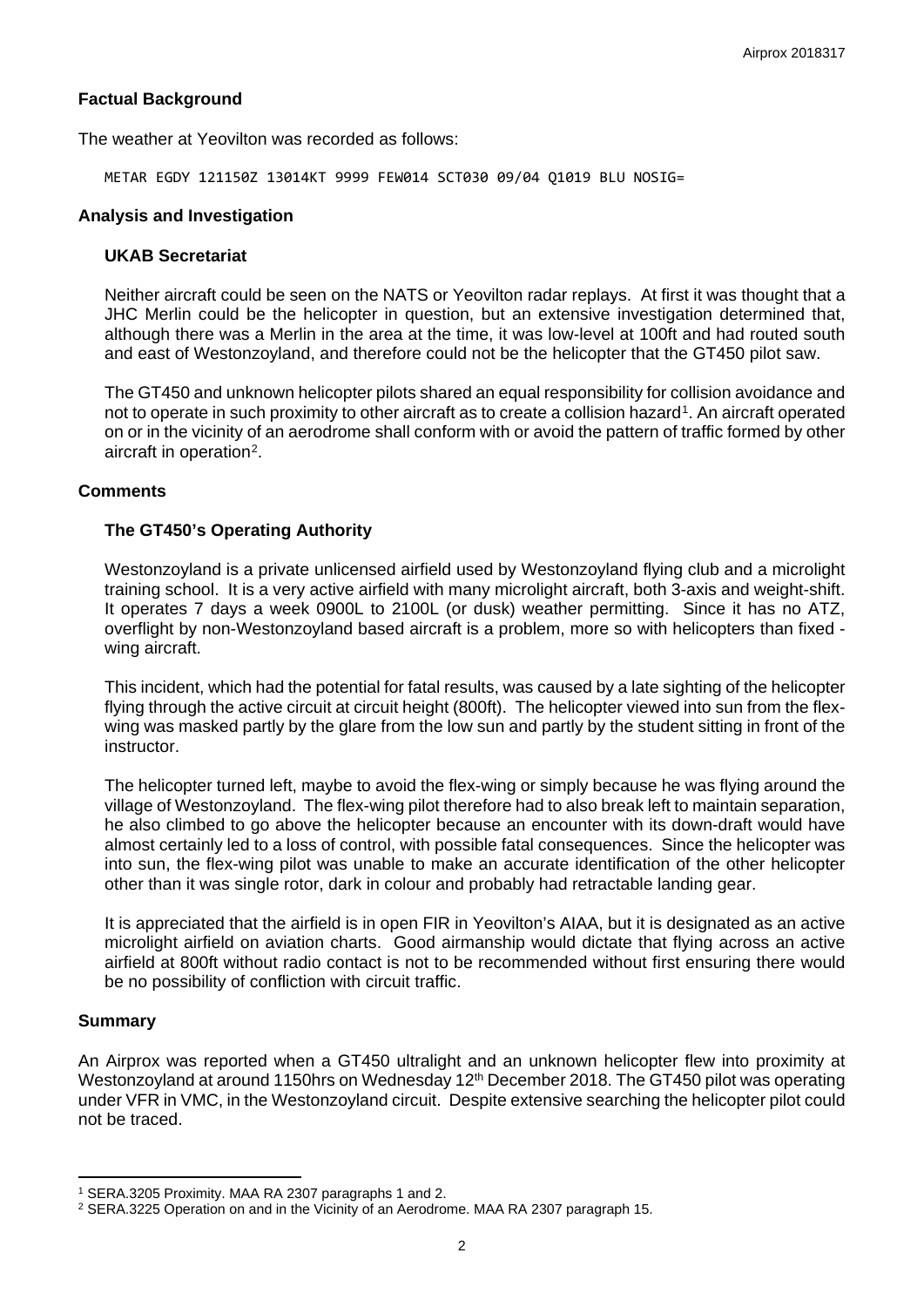# **PART B: SUMMARY OF THE BOARD'S DISCUSSIONS**

Information available consisted of reports from the GT450 pilot and radar photographs/video recordings.

The Board first looked at the actions of the GT450 pilot. He was flying in the visual circuit and was understandably not expecting to see other aircraft in the circuit area. The student alerted the instructor to an aircraft ahead at a similar level and, despite the difficulties concerning look-out with another pilot sitting in front of him, the instructor had managed to see the helicopter with enough time to take avoiding action.

Turning to the helicopter, the JHC member told the Board that at first it was thought to be a Merlin that was booked into the low-level system in the area, but an extensive investigation had revealed that the Merlin was low-level and had routed to the south and east of Westonzoyland; as a result, it could not have be the helicopter in question. Members wondered whether the GT450 pilot may have reported the time of the incident in error, but were told that although the radar replays had been checked from 1120 to 1228, nothing could be seen on the NATS radars. Yeovilton were also asked to check their radar but nothing was seen (although the Board were told that Westonzoyland lies within an area of known poor radar performance for Yeovilton's radar). Although it was known that there were a number of regularly used civilian helicopter landing areas in the vicinity, it was unfortunately not practical to contact each one to see if any movements had been reported for that time. Without the helicopter pilot's report it was impossible to know whether he had seen the other aircraft or not, although the GT450 pilot had reported that he believed the other pilot was also turning away and so it was surmised that it was possible that he had seen the GT450.

Noting the comments of the GT450's operating Authority about the issue of aircraft overflying the airfield, the Board agreed that operations from busy minor airfields without an ATZ attracted greater exposure to the risk of collision from other aircraft that might not be aware of the airfield. That being said, members familiar with flying in the area noted that Westonzoyland was known to be a busy airfield, and that military maps had flow arrows printed onto the charts in that area which helped to remind pilots to keep clear. Nevertheless, it was ultimately the purpose of ATZs to provide a protected volume of airspace for busy airfields, and the Board had recently debated this issue for other minor airfields. This prompted a familiar discussion on the merits of an ATZ balanced against the associated administrative burden, regulatory requirements and attendant costs. Although members agreed that it would be prudent for Westonzoyland to have an ATZ, they noted that ATZs were not necessarily that easy to establish, and sometimes minor aerodrome owners were discouraged by the associated costs and the amount of work involved to satisfy the regulatory processes.<sup>3</sup>

Turning to the cause of the Airprox, the Board quickly agreed that the helicopter pilot had flown close to the pattern of traffic and into conflict with the GT450. In assessing the risk, members noted that the GT450 pilot had taken timely and effective avoiding action, and that probably the helicopter pilot had also turned away. Accordingly, they determined that, although safety had been degraded, there had been no risk of collision; risk Category C.

#### **PART C: ASSESSMENT OF CAUSE AND RISK**

Cause: The helicopter flew close to the pattern of traffic and into conflict with the GT450 Pegasus.

Degree of Risk: C.

 $\overline{a}$ 

Safety Barrier Assessment<sup>[4](#page-2-1)</sup>:

<span id="page-2-0"></span><sup>3</sup> <http://publicapps.caa.co.uk/docs/33/20190201PolicyStatementEstablishmentAndDimensionsOfATZs.pdf>

<span id="page-2-1"></span><sup>4</sup> The UK Airprox Board scheme for assessing the Availability, Functionality and Effectiveness of safety barriers can be found on the **UKAB Website**.